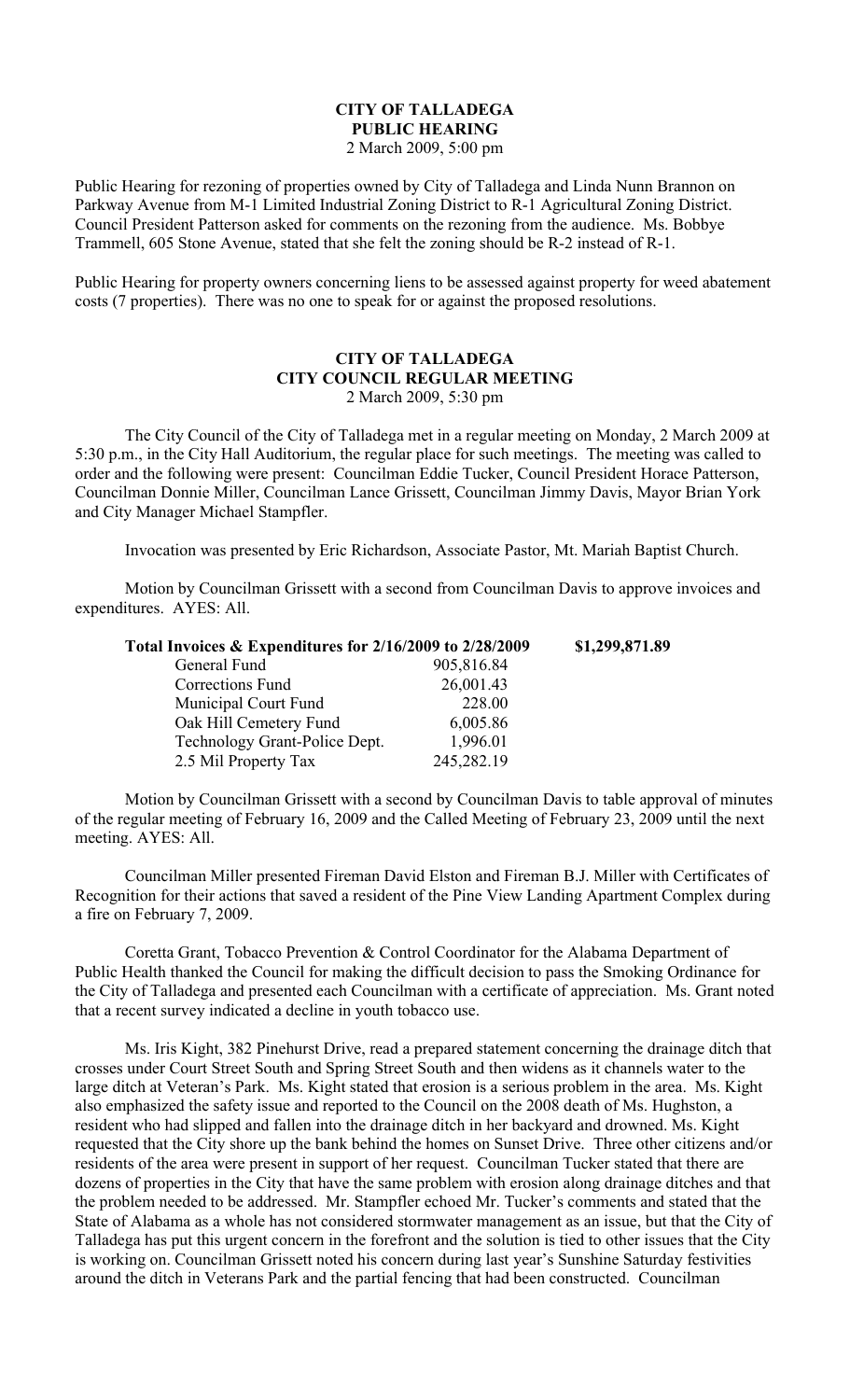Grissett also noted that there are some issues on other ditches as to whether they are on private or public property.

Dr. Jason Hurst, President of the Board of Directors of the Talladega Chamber of Commerce, Chad Jones, Treasurer for the Chamber, and Mike Challendar, Second Vice-President of the Board of Directors, made a presentation on the activities and the direction of the Chamber. Highlights of the presentation include:

- Imminent announcement on the Interim Director and confidence that this person will bring instant credibility to the Chamber
- Grand Marshall for the Christmas Parade of 2009 will be Coach Gene Stallings with a dinner to follow (December  $19<sup>th</sup>$ )
- Support, promote and assist current local businesses and industries
- Recruit new business and industries through such efforts as the convention in Las Vegas
- Marketing of tourism, Speedway, Cheaha Park, Desoto Caverns, etc. through professional looking bill boards and a well developed website
- Have the Chamber building as a visibly attractive and welcoming information center and making sure that the personnel are more service oriented
- Work session is scheduled for March  $13<sup>th</sup>$ , 12 noon at Shocco Springs with the keynote speaker Will Robinson, former Pell City mayor.

Council discussion on the Chamber included a consensus to support the Chamber's efforts including making the necessary repairs on the Chamber building.

Joyce Howard, Co-Chairperson on the April in Talladega 2009 Committee, gave a presentation on the upcoming activities. Ms. Howard indicated that April in Talladega was often a well kept secret. Ms. Howard stated that the murals at Savory Library were on the tour and that this National Treasure had been appraised at \$42 million. For the first time a 5K Fun Run has been added to the festivities and it is believed this will produce a great deal of publicity for the City.

Roger Gunter, 107 Leah Drive, read from a prepared statement concerning a ditch on his property that he claims has received sewage from the nearby lift station. Mr. Gunter's statement included a listing of events from February 13-18, 2009 indicating when City employees and Councilman Grissett were on his property to view the situation. Mr. Gunter stated his frustration and anger as to the City's handling of the alleged problem and claims that years of abuse and neglect have occurred. Mr. Gunter presented the Council with numerous photographs of the area. Council President Patterson stated that the matter was to be passed on to the City Manager.

**Resolution #1806** assessing lien against property at 412 15<sup>th</sup> Street (Parcel ID 13-06-23-3-012-010.000) for weed abatement.

**Resolution #1807** assessing lien against property on West Battle Street (Parcel ID 13-08-28-3- 001-021.000) for weed abatement.

**Resolution #1808** assessing lien against property at 2578 Hearthwood Place (Parcel ID 13-07- 35-2-016-014.000) for weed abatement.

**Resolution #1809** assessing lien against property at 1202 Hobson Avenue (Parcel ID 13-05-21- 4-008-002.000) for weed abatement.

**Resolution #1810** assessing lien against property at 1208 Hobson Avenue (Parcel ID 13-05-21- 4-008-005.000) for weed abatement.

**Resolution #1811** assessing lien against property at 35161 Highway 21 North (Parcel ID 14-04- 19-2-000-006.000) for weed abatement.

**Resolution #1812** assessing lien against property at 915 Nimitz Avenue (Parcel ID 13-06-13-3- 013-018.000) for weed abatement.

Motion by Councilman Grissett with a second from Councilman Tucker to approve Resolutions #1806 through #1812. Roll Call. AYES: All.

**Resolution #1813** approving contract with Commission for Accreditation for Law Enforcement Agencies (CALEA) for a cost of \$4,390.00 during fiscal year 2009.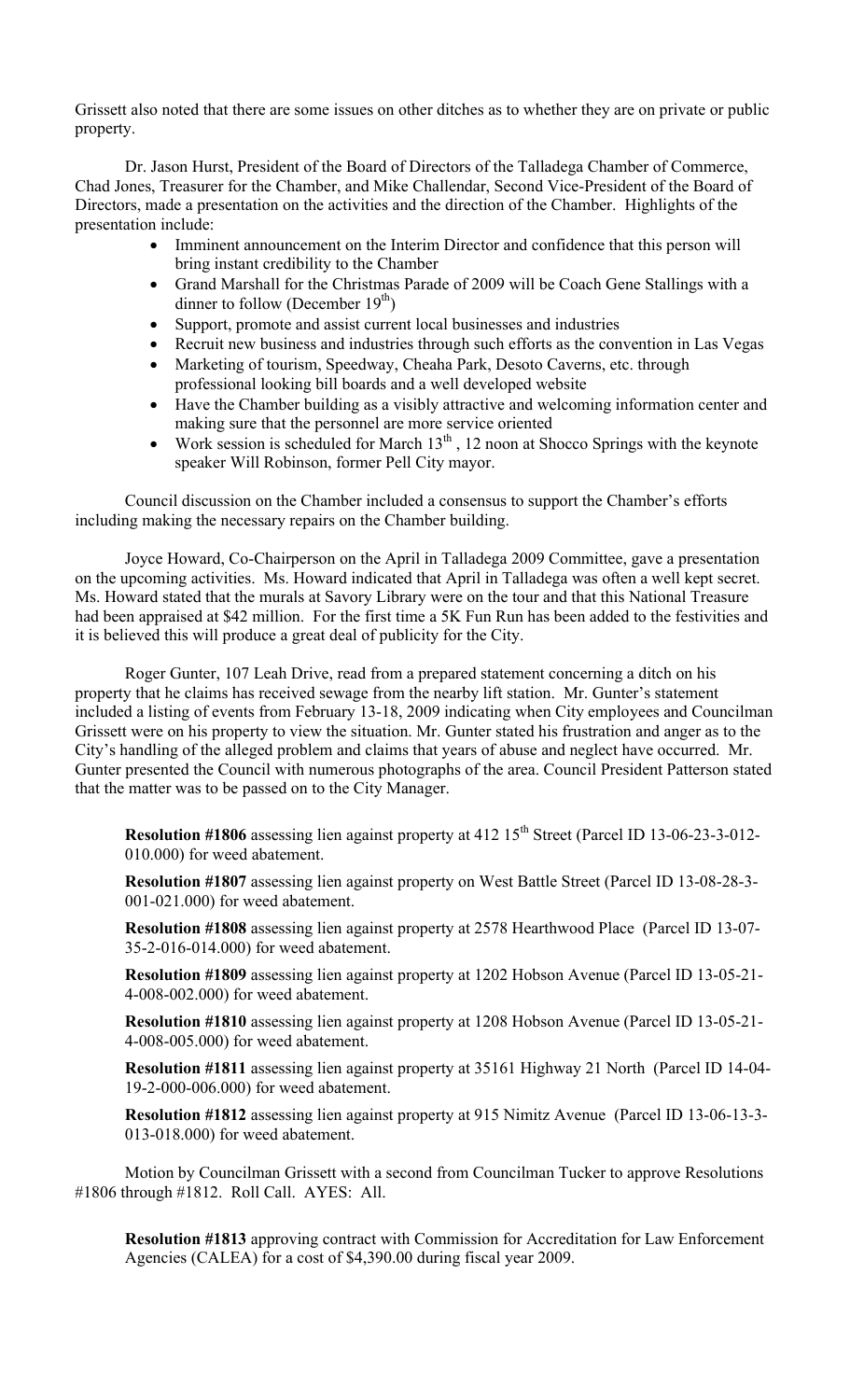Motion by Councilman Davis with a second from Councilman Grissett to approve Resolution #1813. Roll Call. AYES: All.

**Ordinance #1653 –** rezoning properties on West Parkway from M-1 Limited Industrial Zoning District to R-1 Agricultural Zoning District.

Motion by Councilman Grissett with a second from Councilman Davis for immediate consideration of Ordinance #1653. Roll Call. AYES: Councilman Davis, Councilman Grissett, Council President Patterson, Councilman Miller. Abstain: Councilman Tucker.

Motion by Councilman Grissett with a second from Councilman Davis for reading of the heading only of Ordinance #1653. Roll Call. AYES: Councilman Davis, Councilman Grissett, Council President Patterson, Councilman Miller. Abstain: Councilman Tucker.

Motion by Councilman Grissett with a second from Councilman Davis for approval and adoption of Ordinance #1653. Roll Call. AYES: Councilman Davis, Councilman Grissett, Council President Patterson, Councilman Miller. Abstain: Councilman Tucker.

Motion by Councilman Grissett with a second by Councilman Davis to approve invoices and expenditures for the Water Department. AYES: Councilman Davis, Councilman Miller, Councilman Grissett, Council President Patterson; NAYS: Councilman Tucker.

# **Expenditures for 2/16/2009 to 2/28/2009 \$ 313,754.35**

A map of the proposed annexation was discussed. Dr. Grissett reported that only a possible 10 county students may be affected by this annexation and he recommended that the council approve the annexation as laid out on the map. Councilman Miller requested that the annexation be split by location into three separate resolutions so that if, for instance, a certain area was not approved then the other two sections or resolutions could be approved. General consensus of Council was to leave it as one resolution.

Motion by Councilman Grissett with a second by Councilman Davis to move forward with the annexation as proposed. Roll Call. AYES: Councilman Davis, Councilman Grissett, Council President Patterson, Councilman Tucker. NAY: Councilman Miller. It was agreed that a Called Council Meeting would be set for Monday, March  $9<sup>th</sup>$  at 5:00 pm to vote on the ordinance that would contain the legal description of the annexation.

Councilman Miller requested an update on the Costner Street "closure" for the next council meeting. Councilman Miller wished to thank the Fire and Police Department for their response on the overturned 18-wheeler in front of his place of business. Also, wishes to thank the Public Works Department for getting sand on icy patches in the road during the snowy weather. Councilman Miller indicated that he had received a complaint from the Brecon area about street lights out and requested that Alabama Power be contacted about repairs. Councilman Miller than commented on an upcoming event with the Alabama Symphony Orchestra attending Salter School to introduce students to symphonic instruments.

Councilman Tucker thanked the Police Department for their help with the Black Heritage Parade last weekend. The event's theme was "Least we Forget." Councilman Tucker also thanked Councilman Grissett for his leadership and involvement in the annexation.

Councilman Grissett's comments included the following:

- City participation in the cooperative purchasing organization with the East Alabama Regional Planning and Development Commission
- Commended the Manager on the "smooth as silk" railroad crossing in front of Mt. Canaan Church
- Indicated that the Coosa River Annex was a "work in progress"
- Requested an update on the entrance signs into the City and the Manager responded that it was on the "to do" list.
- Requested an update on obtaining a new Public Works Director. The Manager indicated that he had completed some interviews but was still searching.